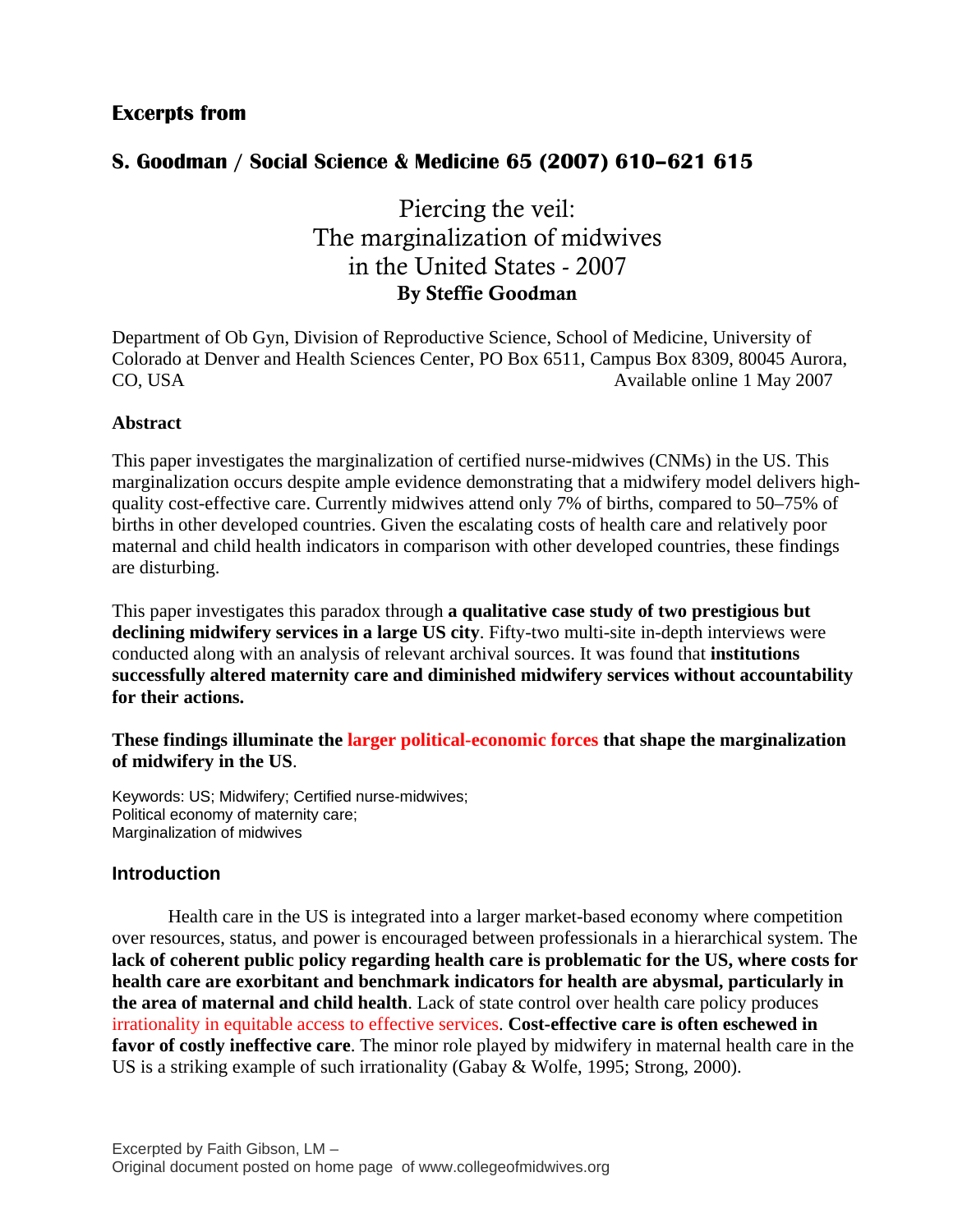**Skyrocketing costs, limited access, quality, and satisfaction are the four main problems affecting health care in the US**. In 2004, the US spent 1.9 trillion dollars on health care, which is 16% of its gross domestic product (OECD, 2005a). This compares to **an average of 9% among 22 developed nations**, all of which have better health indicators (OECD, 2005a). The US currently has 48 million uninsured people (Stoll et al., 2005). The infant mortality rate for the US ranked below 27 other nations in 2003 (OECD, 2005b). Recent reports indicate that **in 2004, the US had the highest rate of preterm births reported since 1981 when comparable data was first collected; rising rates of low birth weight babies; and the highest-ever rate of cesarean births (Martin et al., 2006). Each of these findings reflects a potential increase in morbidities and mortalities for mothers and babies and contributes significantly to the skyrocketing costs of health care** 

(Deneux-Tharaux, Carmona, Bouvier-Colle, & Breart, 2006; Kolas, Saugstad, Daltveit, Nilsen, & Oian, 2006; MacDorman, Declercq, Menacker, & Malloy, 2006; Tracy & Tracy, 2003).

These statistics are staggering when one realizes that the US spends nearly twice per capita compared to countries that have an infant mortality rate nearly half that of the US.

**Childbirth in the US is treated as an acute event, where 99% of births occur in hospitals and 91% are attended by physicians, despite the fact that according to World Health Organization definitions, 70–80% of births are normal and uncomplicated** (Martin et al., 2006; World Health Organization, 1996). Extensive evidence **demonstrates excellent maternal and infant outcomes, cost-effective care, and satisfying experiences for women receiving midwifery care** (Blanchette, 1995; Greulich et al., 1994; Jackson et al., 2003; MacDorman & Singh, 1998; Rooks et al., 1986).

In one meta-analysis of the literature which controlled for potential confounding variables, **findings showed that midwives used fewer interventions and their clients experienced significantly lower cesarean birth, low birth weight, infant, and neonatal mortality rates**  (Raisler, 2000).

Despite the findings of this and similar studies, the numbers of midwife-attended births in the US are very low. According to the National Center for Health Statistics, in 1976 midwives attended 1% of births in the US. Figures from 2004 show they attended 7.45% of births (Martin et al., 2006). Though there has been a six-fold increase in the number of midwife-attended births in the US over the past three decades, the number of midwife-attended births remains small, especially in comparison with other developed countries, where 50–75% of births are attended by midwives. These countries report lower infant mortality rates and overall lower costs for maternity care in government-sponsored health care systems (National Vital Statistics System, 2006; World Health Organization, 1996).

This paper summarizes results from a qualitative case study analysis of two longstanding midwifery services that experienced practice closure or problems in the summer of 2003. I decided to examine what occurred in these midwifery services because of their longevity, demonstrated success, and associations with prominent health care institutions. However, I could have chosen from a number of similarly influential midwifery services that likewise experienced practice **closures or problems in the US during the same time period, including practices in Austin and San Antonio, Texas; Chicago, Illinois; Cleveland and Cincinnati, Ohio; Washington, DC; New York City; Baltimore, Maryland; and California**. The two cases I selected for in-depth study are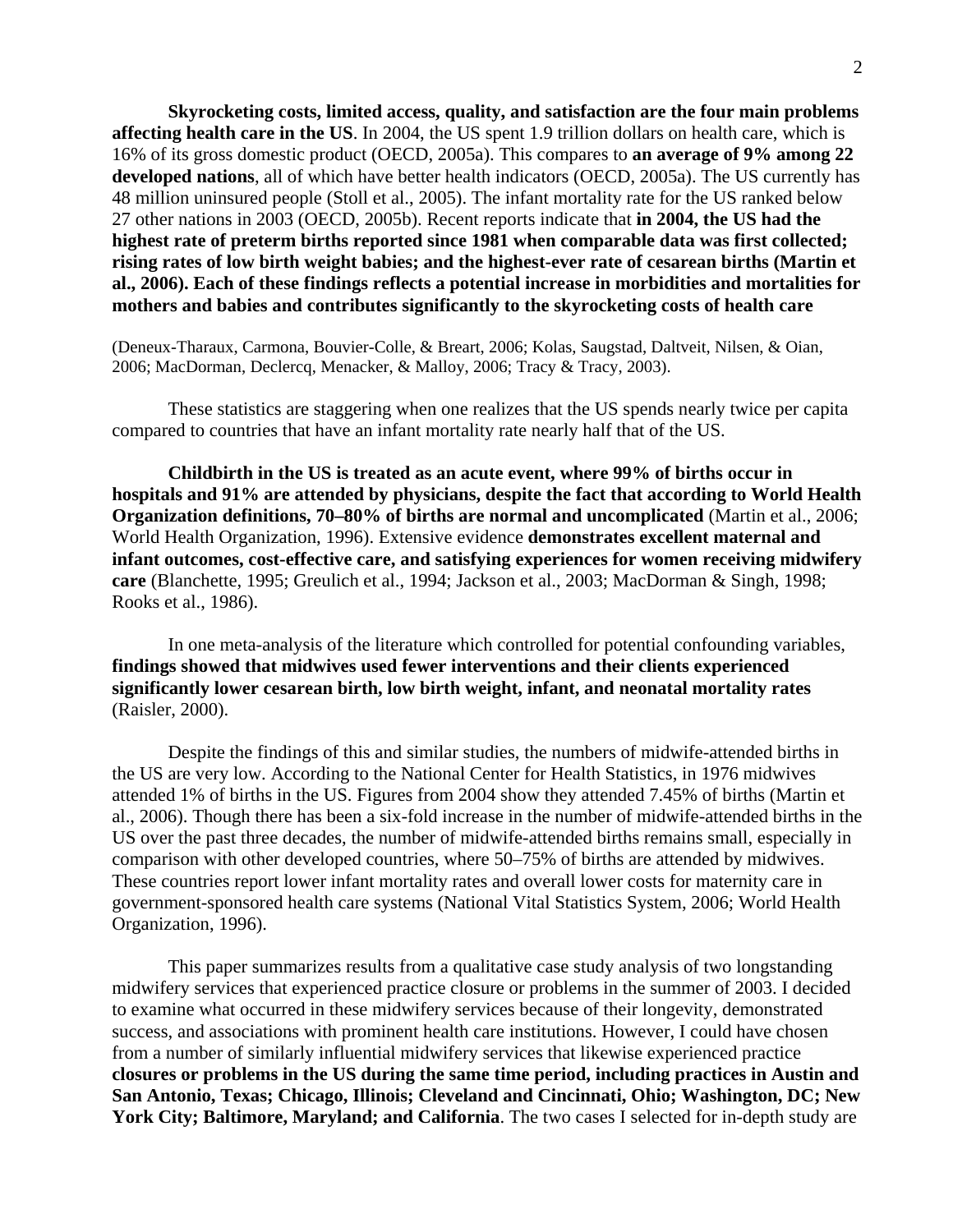representative of what is happening to midwives across the nation. Close scrutiny helps elucidate some of the factors that contribute to the underutilization of midwives in the US.

The case of CNMs/CMs is explored because they: (1) must demonstrate core competencies; (2) graduate from externally accredited educational programs; (3) complete a national certification exam; and (4) adhere to licensure standards that are recognized and accepted in every state in the US. CNMs/CMs are able to provide care to most healthy pregnant and birthing women in all settings—including hospitals, clinics, freestanding birth centers, and homes. Importantly, state and federal laws presently mandate reimbursement for midwifery services.

Philosophically, midwives adhere to an ethical code that states that every individual has a right to safe, satisfying health care with respect for human dignity and cultural diversity. Midwives support women's rights to self-determination and encourage women to be active participants in decision-making processes. Midwives trust the normal physiologic process of pregnancy and birth. They strive to support and enhance normal processes through providing education and continuity of care to women, minimizing intervention in normal processes, and maintaining collaborative partnerships with physicians and other members of the system in order to optimize outcomes and experiences for women and their families (ACNM, 1989).

Direct-entry midwives (DEMs) also practice in the US. They attend births at home or in some freestanding birth centers. Education, regulation and licensure of DEMs are determined by individual states (Bourgeault & Fynes, 1997; Lay, 2000).

#### **Marginalization**

As part of an effort to define and address the health care needs of vulnerable populations, over the last decade the nursing profession has focused on professional marginalization and its impact on health care practices (Hall, 1999; Hall, Stevens, & Meleis, 1994; Vasas, 2005). The premise upon which this study is based is **that entire professions can be marginalized, as in the case of midwifery, and that the marginalization of midwives affects clinical practice, limits access to care, decreases overall quality of care, and increases costs of health care— all critical components of a high-functioning health care system**.

In this literature, **marginalization is defined as the process through which persons are peri-pheralized by a dominant, central majority** (Hall et al., 1994). It has to do with the social, political, and personal construction of boundaries, deciding who controls and maintains these boundaries, and who is permitted inside. The marginalization of professions occurs via a process of social closure where dominant groups or stakeholders have power and control over market conditions that protect their interests from competitors (Saks, 2001).

#### **Biomedical hegemony**

….**The history of midwifery in the US is a unique case when compared to other countries in that the profession of medicine** [in the US] **successfully exiled midwifery from mainstream medicine in the early 1900**s. In large part, the marginalization of midwives is one casualty of the professionalization of medicine.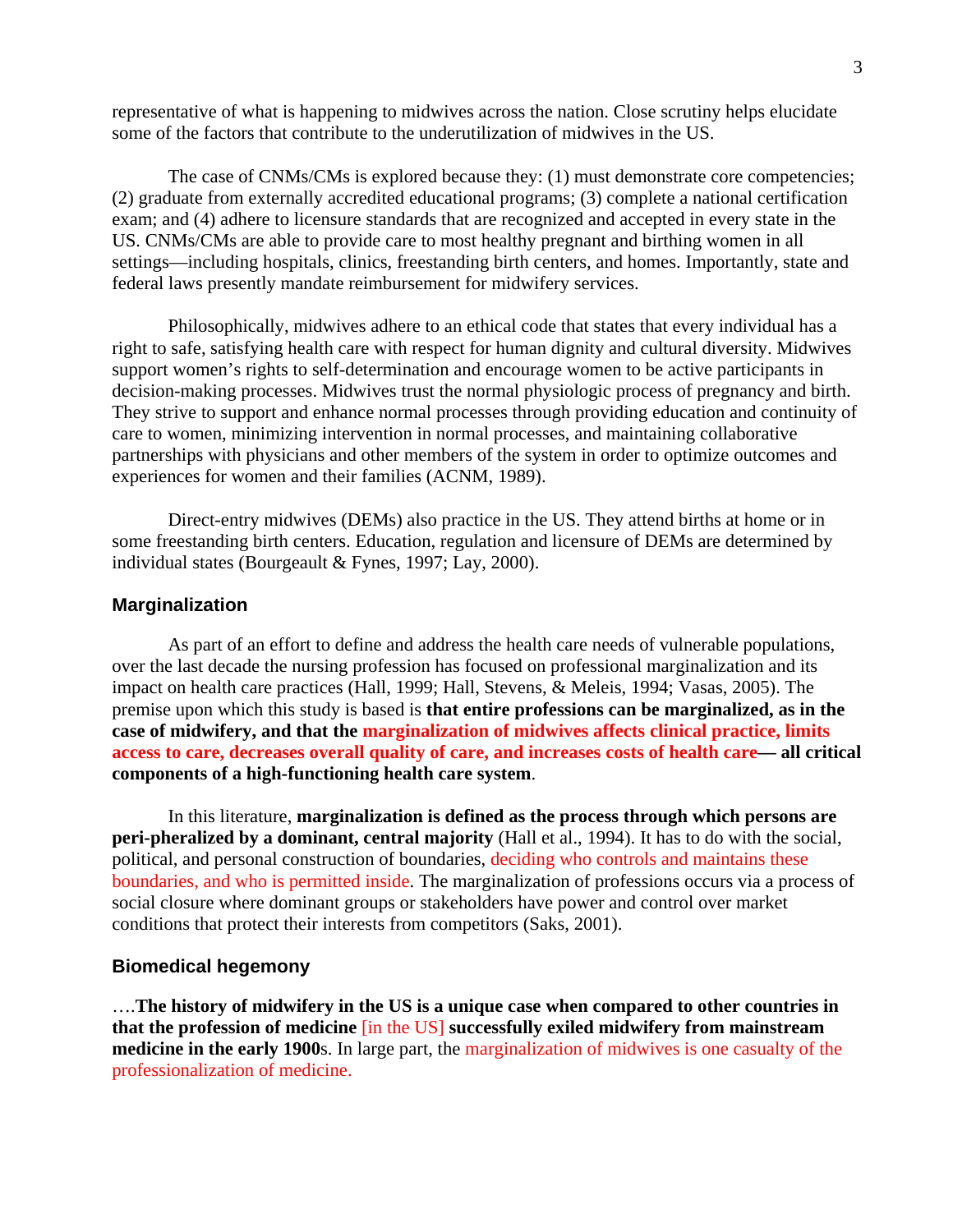…..Writing in the context of physician control over birth, Jordan (1997, p. 58) states, **"The power of authoritative knowledge is not that it is correct but that it counts."** Professionals become more powerful when social and cultural factors induce individuals to surrender to them their private judgment (Starr, 1982). **When authoritative knowledge is linked to a group with a strong economic and political power base, that group may be able to escape accountability. These factors have shaped obstetrical dominion, the culture of birth,** and the marginalization of midwifery.

## **Political-economic factors**

A political-economy framework identifies how markets for health care products and services interact with national health care policies to address the health care needs of a population. **The political process has to do with how nation states organize and make crucial decisions regarding governments' obligations to promote and protect the welfare of their citizens**. Prevailing rational thinking presumes that nation states will find the most cost-effective way to render high-quality health care to citizens by doing a thorough assessment of evidence-based research, along with holding groups accountable for the respective roles they play in providing care. According to the Organization for Economic Cooperation and Development (OECD), **member nations, with the exception of the US, have chosen to provide universal health care coverage to their citizens** (Docteur, Suppanz, & Woo, 2003).

Rather than guarantee health care access, the US has in large part relied on market forces to deliver health care, resulting in significant inequities. Under such circumstances, the state offers support and protection to health care consumers and professionals in the form of statutory and regulatory laws that monitor education, licensure, and payment for providers, along with ensuring the relative safety of health care products and technology to protect citizens from harm. However, an overreliance on market forces to deliver health care leads to problems. Health care does not conform to traditional economic theories in the same way as non-health- related markets because of issues relating to information, authority, power, wealth, and control. Health care markets are further complicated by the fact that consumers are dependent, vulnerable, naıve, and often uninformed when it comes to their health (Gilpin, 1996; Starr, 1982).

States and markets are undeniably intertwined and interrelated. States use political processes to promote the health and welfare of their constituents— thus affecting health care markets and services. Reciprocally, in a market-based health care economy, producers, sellers, and consumers have the potential to influence states and political processes. It is easy to conceive of how a dominant group might be able to influence states and political processes to their advantage. Policies are often constructed that support the market structure to protect economic wealth. But governments also need to safeguard the rights and actions of its citizens and thus have the power to influence health care economies, for example, when private markets fail to fairly distribute the health care work force and products to medically underserved, uninsured populations.

In the US, multiple mechanisms exist through which one pays for health care services. Insurance may be organized through the private or the public sector. Individuals with private insurance either belong to a managed care organization or purchase indemnity insurance that supports a fee-forservice model of health care. Managed care markets attempt to exert greater control over the use of health services by their members in order to decrease costs of health care. Public aid goes to the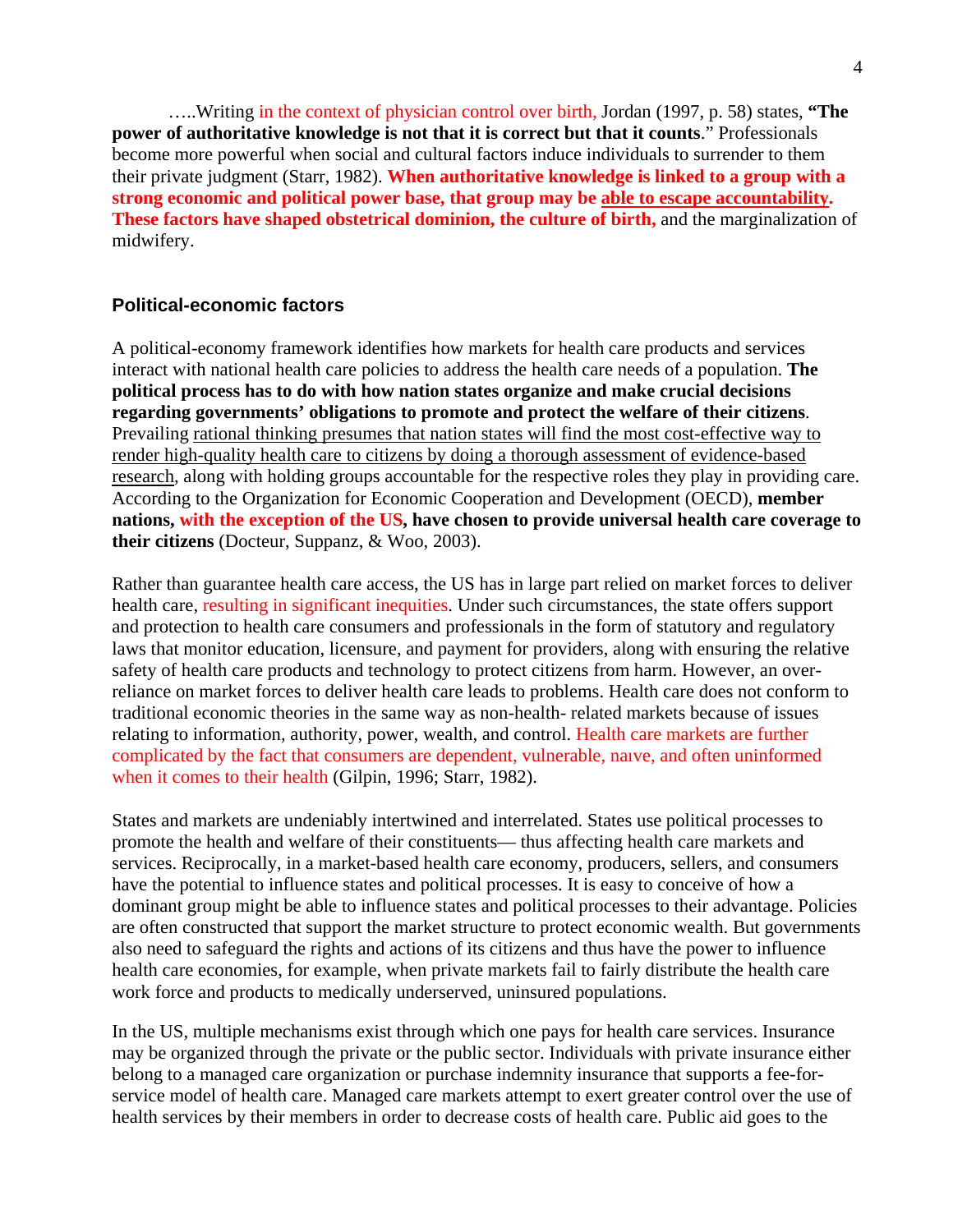disabled, the elderly, the poor, military personnel and their families, and Native Americans. The 48 million people without health insurance are expected to pay out-of-pocket for health care expenses. Ultimately, the rising costs of health care are partly related to covering the costs of the uninsured (Stoll et al., 2005).

This paper integrates marginalization, biomedical hegemony and political-economy theories to examine and explain the underutilization of midwives in contemporary US health care. The case of the marginalization of midwives in the US clearly illustrates one of the ways in which economics and the discourse of power obfuscates what is really best for women's health and for the health care system of a nation. Discourse analysis is about revealing underlying power dynamics and hidden motivations that are behind the veil. Borrowing from the metaphor used by one of my informants, the veil to pierce is the one that values the economic and political sovereignty of the institution of medicine over what is best for mothers, infants, and society.

## **Methods**

This study constitutes a critical analysis of the political economy of health care as viewed through the window of maternity care, the fourth largest health care expenditure and most common reason for hospitalization in the US. Whereas much of the midwifery literature focuses on outcomes or ideological differences between the medical and midwifery models of care, this study is about how economics, power, and authority influence and shape the profession of midwifery and maternity care.

I chose to do a qualitative case study analysis using purposeful critical case sampling methods in order to understand more about the process of marginalization of midwives in the US. I selected two cases that had demonstrated longevity and success in terms of outcomes, and were associated with prestigious and influential institutions. (Names have been changed to protect the confidentiality of participants.) The University-based Midwifery Service [Columbia Presbyterian in NYC], associated with a prominent university and hospital, was a large service that provided care to a mainly immigrant population and served as a clinical site for midwifery students.

**In 1955, this institution began the first midwifery education program associated with a university and allowed the first midwife-attended birth in a hospital setting in the US. The midwives in this service provided care to multiple generations of women.** A community hospital associated with the University was opened in 1989. Midwives attended 75% of the births in this setting until it changed its operations in October 2003. I refer to the second case investigated as the Birth Center. The Birth Center originally opened in 1975 as a demonstration project for a wellknown non-profit organization devoted to the well-being of mothers and infants.

**This organization helped initiate the first nurse-midwifery education program in 1930. After 20 years, the organization made the decision to transfer ownership of the Birth Center to a local hospital where it was located until its closure in 2003.** I conducted 52 multi-sited in-depth interviews with midwives, nurses, hospital and service administrators, childbirth educators, policymakers, and physicians. I also collected secondary data from the media, e-mail correspondence between providers, documentation of policy, and letters written from various agencies on behalf of the midwifery services.

According to this notice, beginning October 1 of that year midwives would no longer be permitted to attend births. No evidence supporting these claims was produced by the hospital or the physicians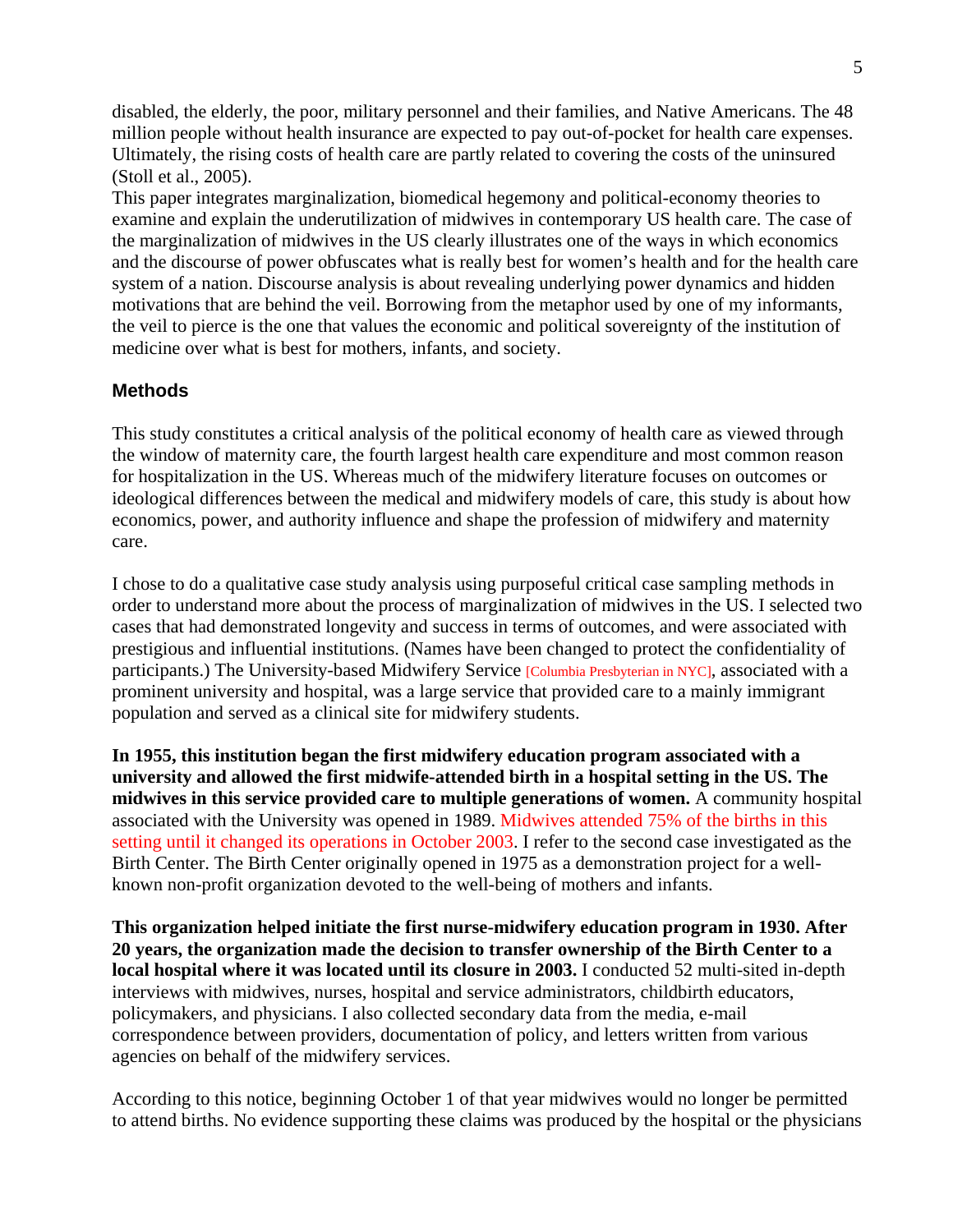from the University despite multiple requests from the media, midwifery service, and influential members f the local community. Later, the hospital reconsidered ad decided to modify clinical practice guidelines that limited the scope of midwifery care rather than completely exclude midwives from the hospital setting. Ultimately, these changes resulted in a number of midwives leaving the service and an **84% reduction in the number of midwife-attended births due to practice restrictions.**

Eighty per cent of those interviewed in this case felt that the changes were **the direct result of a Medicaid fraud lawsuit brought against the University in 1999.** At that time, the obstetrical department hired a chart auditor for billing purposes. The auditor discovered that physicians were billing for births attended by midwives. She reported these findings to the state and the FBI, which resulted in a multi-million dollar fraud suit against the University and the hospital. The University settled its portion of the case in December 2002 for US \$5.1 million. **A few months later, the midwives were notified that patients were determined to be too high-risk for midwifery care**.

However, demographic data collected by the state health department showed no change in risk characteristics for this health center district (Schwartz, Li, Kelley, & Kennedy, 2004). Although a number of the university physicians were sympathetic to the midwives, it was clear that the obstetrics department and the hospital had a shared agenda. Some respondents felt that the institutions were experts in misdirection, as suggested by the following quote:

"I am amazed with the strategy used by the obstetrics department. They had just paid a huge fine to the US government because of inappropriate billing practices…. Yet the overt articulated reason was that the women in these neighborhoods were high-risk. But the midwives were going to stop doing births October 1, which I never understood. If the women were so high-risk, then it seems like they should immediately go to physician care tonight and if they are not high-risk, then do not use it as an excuse to curtail the practice of midwives."

Others felt that the changes were related to economics, as implied by this participant.

"What happened to the midwives at the [University-based Midwifery Service] was all about money ….. it was really about serving the needs of the physician. If the midwife is going to help meet those needs, they are welcome to practice. If they look like competition, out they go."

The hospital, on the other hand, was able to cloak the decision in the discourse of patient safety. One hospital spokesperson said: 'The issue was never one about money. **It's just the actual delivery, when, quite frankly, you just want the baby out. And having a competent doctor is very reassuring**' (Carr, 2003). Another report quoted the Senior Vice President of the hospital who said that: 'The decision stemmed from an analysis showing that 85% of its pregnant patients have some risk factor. **We needed to move to a model that would have our deliveries being performed by obstetricians'** (Kugel, 2003).

Yet the obstetrics department and the hospital refused to provide evidence in support of their actions. Without corroboration, it **appears that the focus on risk and safety successfully diverted attention away from billing malfeasance resulting in Medicaid fraud, loss of income to physicians, and competition from midwives**. Publicly, the hospital and obstetricians appeared to be concerned primarily with patient safety. If midwives argued or protested, they appeared to be concerned with themselves rather than the well-being of mothers and babies. According to study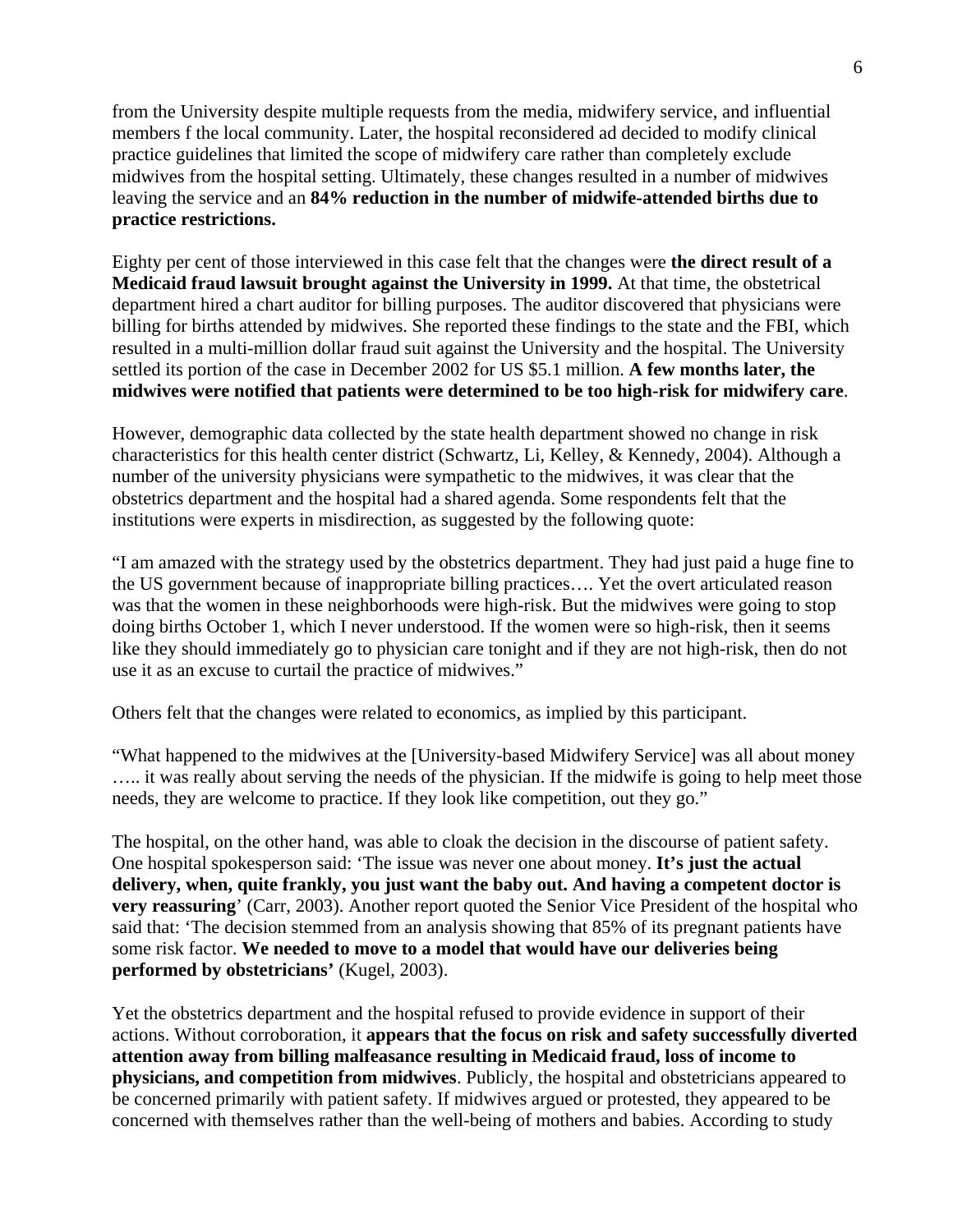participants, the Birth Center created a special community for families during its 7 years. It also experienced many challenges, including the coming and going of six clinical directors, reimbursement struggles, the loss of their medical director, and rising malpractice insurance costs.

Ultimately, the hospital decided to close the Birth Center in the summer of 2003 because of a 400% increase in malpractice insurance rates for the birth center and its midwives. The board of directors was not involved in this decision:

"We on the board… did not have information about how many law suits, what type, with what expectation of outcome. We did not really know why this insurance company was suddenly saying, 'Now you are going to have to pay a million dollars.' Because there was so much information hidden, it made one wonder if we didn't get sold down the river. I am not sure what the real facts were."

 $\sim\sim\sim\sim\sim$ 

[Aside from editor: I have an audio tape of the lobbyist for all 3 California med-mal insurers (Judge Cologne, June 1994) admitting in an open medical board meeting that his employers (the insurance carriers) didn't have any actuarial data substantiating their claims that PHB with a professional midwife was any more likely to lead to litigation than any other type of birth attendant or setting. According to Judge Cologne, the boards of directors of these physician-owned companies based their decision on "common sense" (his words). If the safety of mothers and babies was their motivation, this is unexplainable and inexcusable.

While the situation with Columbia's nurse-midwifery birth center is obviously different issue than PHB in California, physician-owned med-mal carriers are on record as prohibiting forms of care or hiking up premiums to the level that practitioner are put out of business – all without having any actuarial data to support these "business' decisions. The author is right to question any decisions that the company is not willing to provide documents identifying actuarial data to justify its actions ] ~~~~~

Another board member commented:

"They called an emergency board meeting saying that the malpractice insurance was up in two weeks. … They said they did a competitive analysis and I guess they did. **They said it had nothing to do with specific births, it was just in general. So they decided to close the Birth Center. Ultimately, it was not a decision or even a discussion that included board members**."

Perhaps it is useful to consider the Birth Center's successes along with its failures and to keep in mind that according to one of the hospital's administrators, **2000 births per year were necessary to keep the labor and delivery unit open. During its tenure, the number of births at the birth center went from 100 to nearly 500 births per year, which was one-fourth of the volume needed by the hospital unit in order for it to be sustainable.** It was understandable that hospital administrators would focus on the rising cost of malpractice insurance. Like the discourse of patient safety, there is no argument here; everyone knows that medical malpractice rates are rising, although a **400% rise is atypical**. The fact that information was never shared with the board of directors bothered some informants. They wondered why it was exclusively a hospital decision.

One person observed: "**The birth center is not only competing with the doctors, it is competing**  with the hospital. .... If the hospital thinks that the birth center is attracting patients that wouldn't ordinarily go to the hospital, and the overflow, higher risk are coming to their hospital, they will put up with it. **As soon as it looks like the hospital is losing patients to the birth center, in any way shape or form, they aren't going to like it**."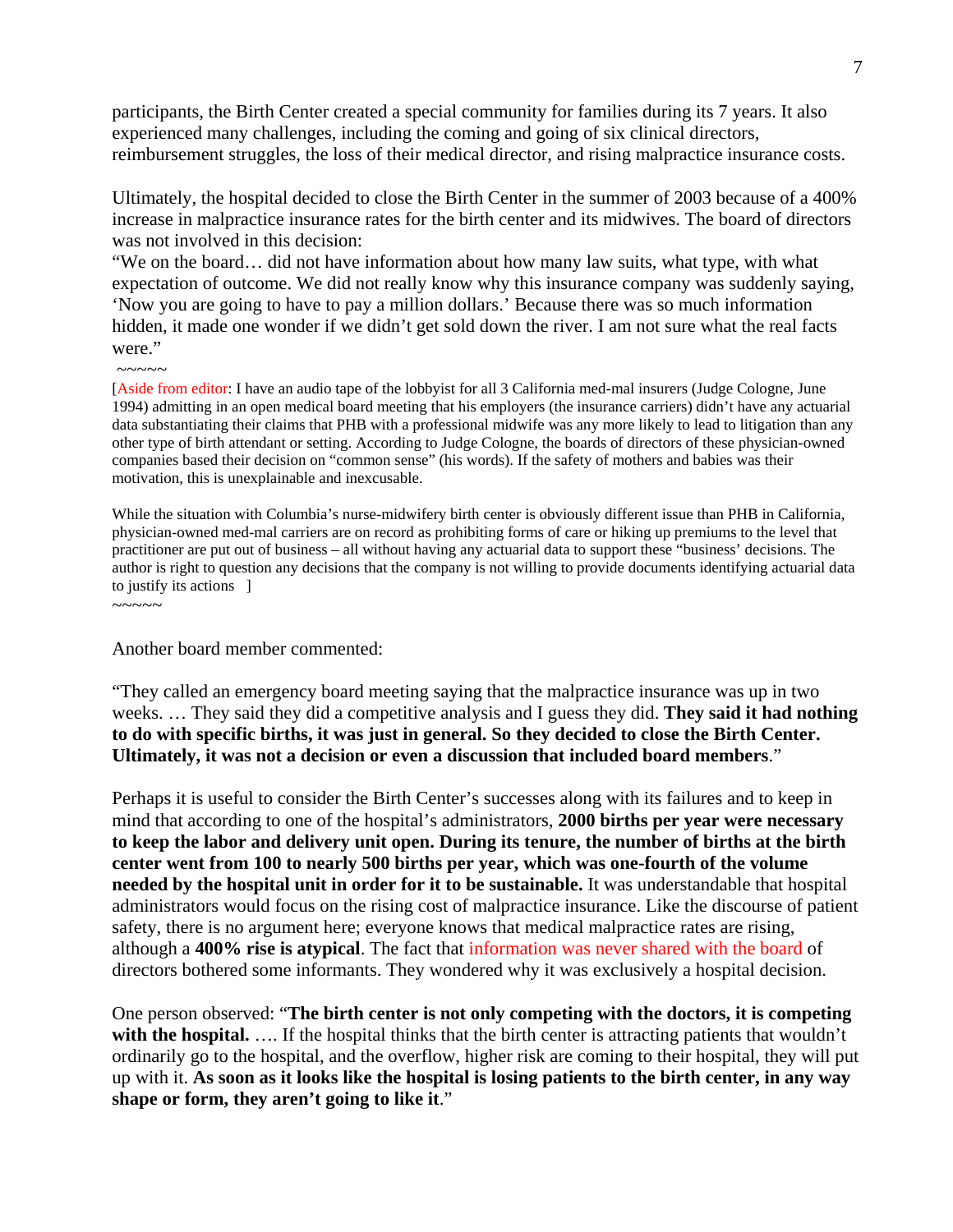When the Birth Center closed in August of 2003, the four remaining midwives were invited to move the practice to an in-hospital birth center. Within three months, all four midwives had resigned, stating that what the hospital offered was insufficient to the practice of a midwifery model of care. The rooms were reported to look nice, but **clinical practice guidelines had been revised without their input and were more restrictive than they were in the Birth Center**. The midwives resented the guideline changes, and women were choosing to go elsewhere for care. The midwives chose to leave rather than have their practice curtailed by hospital policies.

## **Cross-case analysis**

Despite the fact that each case represents a different model of midwifery care, common themes emerged from the analysis. In both cases political and economic factors were driving forces, though these were often obscured by rational discourses around risk and liability. In the case of the University-based Midwifery Service, it is reasonable to have obstetricians providing care if patients are defined as high-risk. It makes sense to close the Birth Center if malpractice rates are exorbitant. The marginalization of midwives in both cases seems rational in the context of the claims made, even though no evidence was ever produced in support of these claims. In neither case did **the public story include reference to the published literature that indicates that midwifery-led maternity care is in the best interests of mothers, newborns, and health care systems**. This paradox is ''the veil to pierce.''

Multiple economic forces have affected maternity care in the US. For example, managed care markets have attempted to control health service usage by members in order to decrease costs. Thus managed care has drastically changed financial incentives for providers by challenging the openended cost-based reimbursement system that existed in a fee-for service environment. Reimbursement levels dropped significantly and the financial risk in health care was shifted from payers to providers. New financial and business strategies were developed, including increased productivity, large group practices to share overhead expenses and on-call service, and doing more procedures (Perkins, 2003).

In addition to falling reimbursement levels, malpractice premiums are rising and **birth rates are falling for fully insured populations and are stable or slightly rising for minimally insured, underinsured, and uninsured populations** (Bernstein & Makuc, 2004). In a contracted market, with lower reimbursement rates and increased costs of overhead, the response of obstetricians and **hospital administrators is to develop strategies for protecting their economic interests**. Results from this study suggest that minimizing competition and maximizing billing are two such strategies, both of which ultimately shape clinical practice.

Informants suggested that one way to minimize competition is to make the needs of physicians and institutions the priority. **One physician commented: "In a good economy, where everybody is succeeding, physicians are not particularly threatened by midwives economically—forget clinically. But that is not what we have..**"

The implication is that in a weak marketplace, physicians feel more vulnerable and have less tolerance for midwives. Similarly, another physician noted: **"The only place where [midwifery practice] works is where the only person getting reimbursed is the midwife and it is not the medical or institutional need that the physicians also get reimbursed."**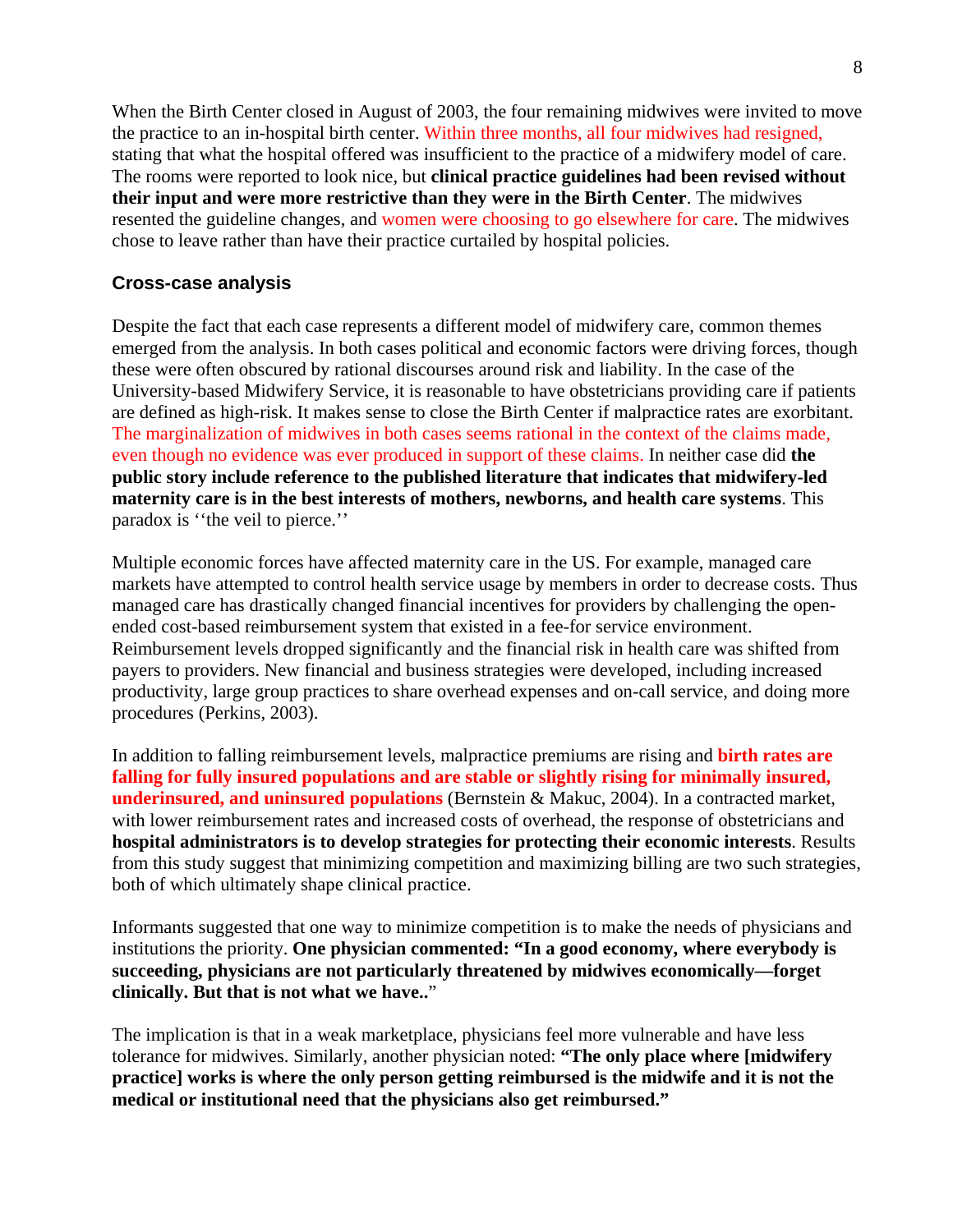This statement implies that the health care needs of the woman and the financial needs of the midwife are **secondary to the economic needs of the physician or institution.** Several participants felt that limiting consultant services and controlling hospital credentialing of midwives were ways to minimize competition from midwives.

One midwife said: "Many years ago, I had my first meeting with the then chair of the obstetrics department. The first thing he said to me y was, 'I am not willing to give up the revenues generated by the midwifery practice.' So he put me on notice immediately."

Two other midwives said: "I remember a conversation I had with an obstetrician with whom I had a good relationship. He said, 'I don't have any problems with you personally, but the fact is that **my practice is not full and until it is, there is not going to be another nurse-midwife that will get privileges at this hospital**.' We were told that a decision was made that no more midwives will be added to the medical staff because the midwives were getting too busy and that '**There are people who don't want this to turn into a midwifery hospital**.'"

According to these participants, the economic interests of physicians were a priority.

Another strategy, according to informants, is to **maximize billing opportunities by pushing for high-volume, high-cost obstetrics**. Seeing more patients, higher rates of intervention, utilizing residents, and doing more frequent procedures are **all ways to maximize billing**. Several participants observed that obstetrical departments want to provide care to populations eligible for Medicaid as one way to increase volume. Years ago, this population was designated to midwives (Langton, 1994; Rosenbaum, 1986). However, changes in health care markets motivated physicians to seek Medicaid patients because reimbursement is relatively quick, easy, and sure.

One administrator from my study said: "Historically in [this city] y midwives were employed by large city hospitals to give care to the mostly indigent underserved Medicaid population. … But in recent years, they are **basically doing away with or decreasing the number of midwives** in those facilities. With changing economics, **obstetrical services in those institutions are taking over those births**."

When asked why this change had occurred, this administrator commented: "Midwives filled a gap for quite a while. … Let's face it; these were the poor women who did not pay very well…. But **Medicaid reimbursement is now better than some of the private reimbursements, which means these women are suddenly more valuable to private practice physicians**."

Another midwife observed:

"The physicians got smart and said we **can make money off the Medicaid patients**. That is when midwifery went down the drain in this country. … When there was a market value on these patients, midwives got into trouble."

Several informants referred to the use of residents. One administrator commented: **"Every single hospital in [this] city has become a teaching hospital with residency programs … because it is lucrative**."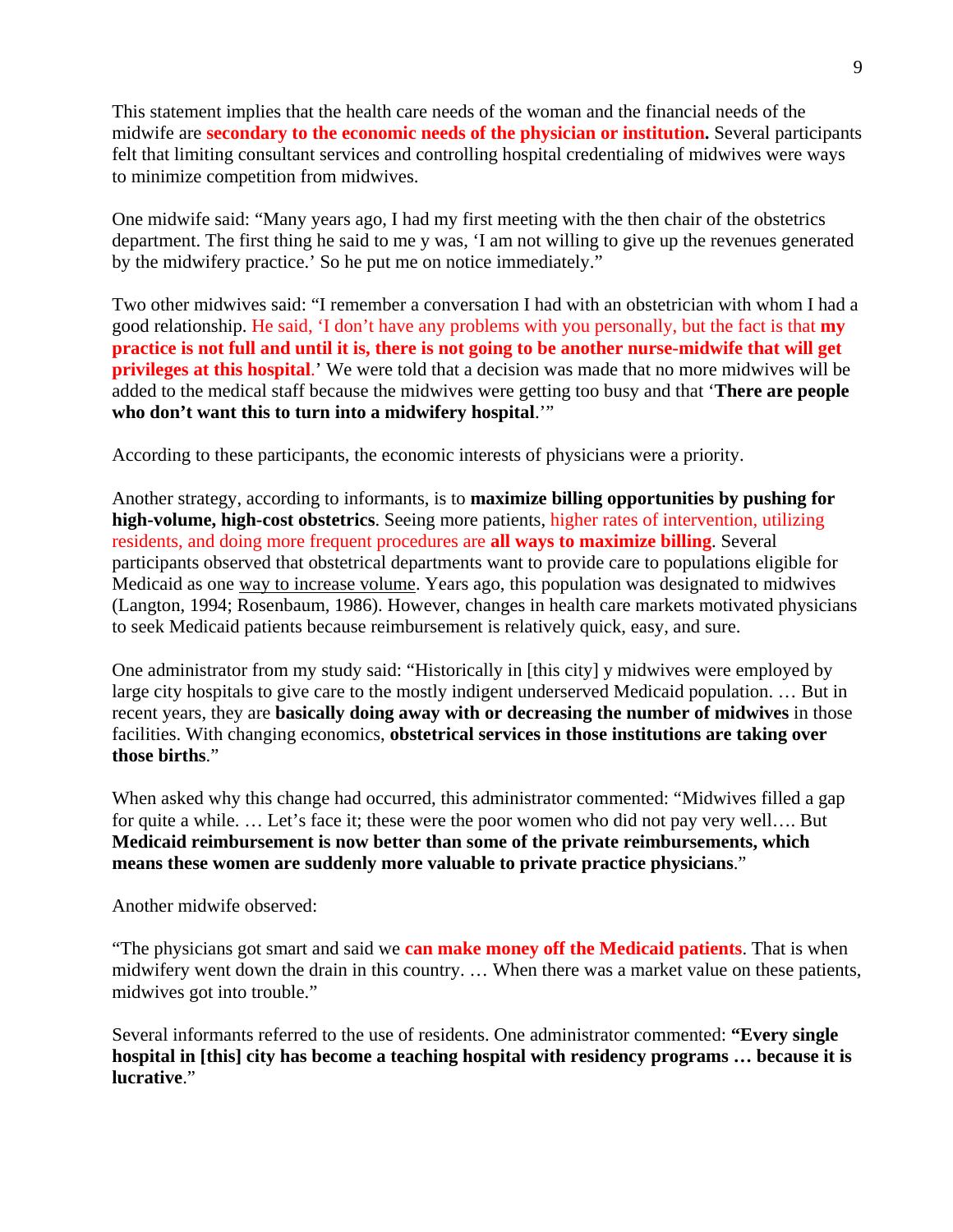Another midwife remarked: "The whole problem with American health care is that it is not an American medical system it is **a medical education system**. Every institution that accepts medical **students or residents receives a tremendous amount of money for participating in the resident program in addition to the receivables they get from providing indigent care. The more residents they take the more money they get.**

So if you get rid of the midwives doing the deliveries, and get residents doing the deliveries, you get extra money and don't have to pay the salary and benefits of the midwife. We say midwives make economic sense, but not in our American medical education system where we place a market value on residents providing care."

## **Obstetrical departments can get paid twice for indigent care—they can bill for the service rendered to the patient by the resident and attending physician in addition to the funds they receive for the [medical educational] service rendered to the student/resident.**

 $\sim\sim\sim\sim$ 

 $\sim\sim\sim\sim$ 

[Aside from Editor: At first glance, its hard to understand just what an economic double whammy this is, as the medical schools are billing each of their residents for their medical education, while are hospitals are billing third party payers or the federal Medicaid program under the name of the supervising obstetrician who is rarely present or involved in providing this care.

By replacing midwives who scrupulously avoided unnecessary medical intervention, with residents who typically utilize the whole spectrum of medical and surgical interventions as often as possible, **the hospital enjoys a much higher level of billable units**. In addition, the hospital's reimbursement rate is far greater than if those same patients had been cared for by staff midwives, as the policies of the **federal government only reimburse CNM care at 66% of the rate they pay for obstetrician care**.]

The conventional medical marketplace encourages the consumption of medical services, as several midwives noted:

"**I almost feel like there is another hand that is pushing for the high-cost of obstetrics rather than for the low-cost of obstetrics. That is not good for mothers, babies, or midwives. But it is good for physicians and hospitals and drug companies.** What midwives do when they are working in a hospital is not billable. They would rather not use IVs, fetal monitors, and medications. What the hospital looks at is 'What is this going to get us in billables?' So the hospital is going to lose money they could have had. They can't bill as much. They don't like that."

**Midwifery focuses on education, spending time with women, and avoiding unnecessary intervention or interference with normal processes and prefers to avoid high-volume practice.** This may seem to contradict claims that midwives make economic sense; however, cost savings are realized with the analysis of outcomes, such as **lower rates of interventions, fewer low birth weight babies, complications, and surgeries—all of which are extremely costly to health care and other social systems**.

This leads to questions regarding the role of the third party payer in all of this as posited by one childbirth educator: "I wish we could somehow influence payers, because they should care about these things. y It seems as though they should be insisting that physicians be held accountable for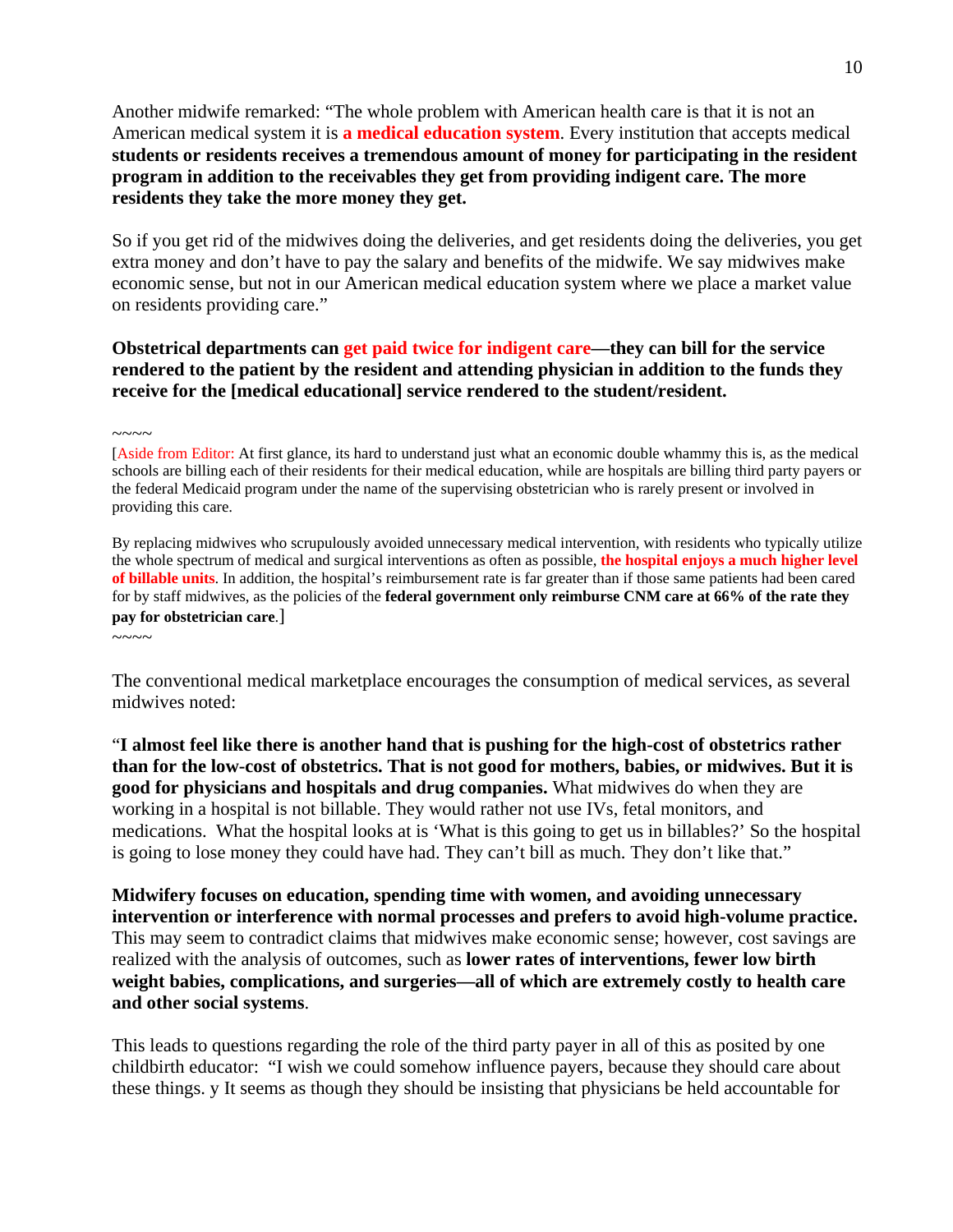unnecessary cesareans. Why aren't the people who need to save money listening and doing something?"

**Maximizing billing practices and minimizing competition in many ways are rational responses to the economic challenges experienced by maternity providers in the US health care system**, even though these approaches may not always be in the best interests of women and newborns and certainly does not make sense from the perspective of payers—ultimately, consumers.

Strategies adopted by midwives were different from those developed by physicians and institutions. Some midwives ''went to the mat'' to fight for their professional rights. Others chose to go along with the changes in order to keep their jobs. One midwife, who was sympathetic to those who were complacent, said "You can't blame the poor midwife who needs the job."

Others were more critical of midwives who did not get involved. One midwife said, ''I cannot understand protecting yourself at the expense of our profession and the women we serve.''

One fascinating finding in my study was the suggestion from **many participants that the solution to the challenges facing midwives was to move to a private practice model and away from the false sense of security gained from being employees of institutions, where salaries and hours were guaranteed.** This is an interesting contrast to the strategy of physicians and institutions, where a private practice model is no longer economically sustainable:

"In the past …large city hospitals employed large numbers of midwives to care for the mostly indigent underserved Medicaid population. … But recently, they are eliminating or decreasing midwives in those facilities, which has created a shift towards a private practice model, where midwives work with physicians or in their own private practices."

If large medical centers replace midwives with physicians and residents, then midwives are forced to look towards a private practice model. One midwife pointed out that this is problematic since midwives are dependent on their competition to be their consultants, which affects their ability to set up a practice or receive hospital privileges:

"**Regulations have to change for midwives so that we are not beholden to our competition for your financial and professional survival….The law should acknowledge that midwives are autonomous practitioners, licensed by the state to provide care for healthy women, and should mandate that physicians provide consultation as needed … so that we can be an autonomous, independent profession.**"

Ultimately, strategies for the economic sustainability of midwifery were different from those for institutions and physicians.

In general, public policy is written to protect the health of a population in a humane and effective manner that also respects the rights of individuals. It is assumed that public policy is written to address issues that are important enough to merit a written policy, with evidence that the policy will be feasible, practical and effective, have tangible benefits, and be socially and culturally acceptable.

**My study suggested that some of the strategies used with respect to public policy are similar to those identified in the marketplace to foster physician and institutional control of health care.**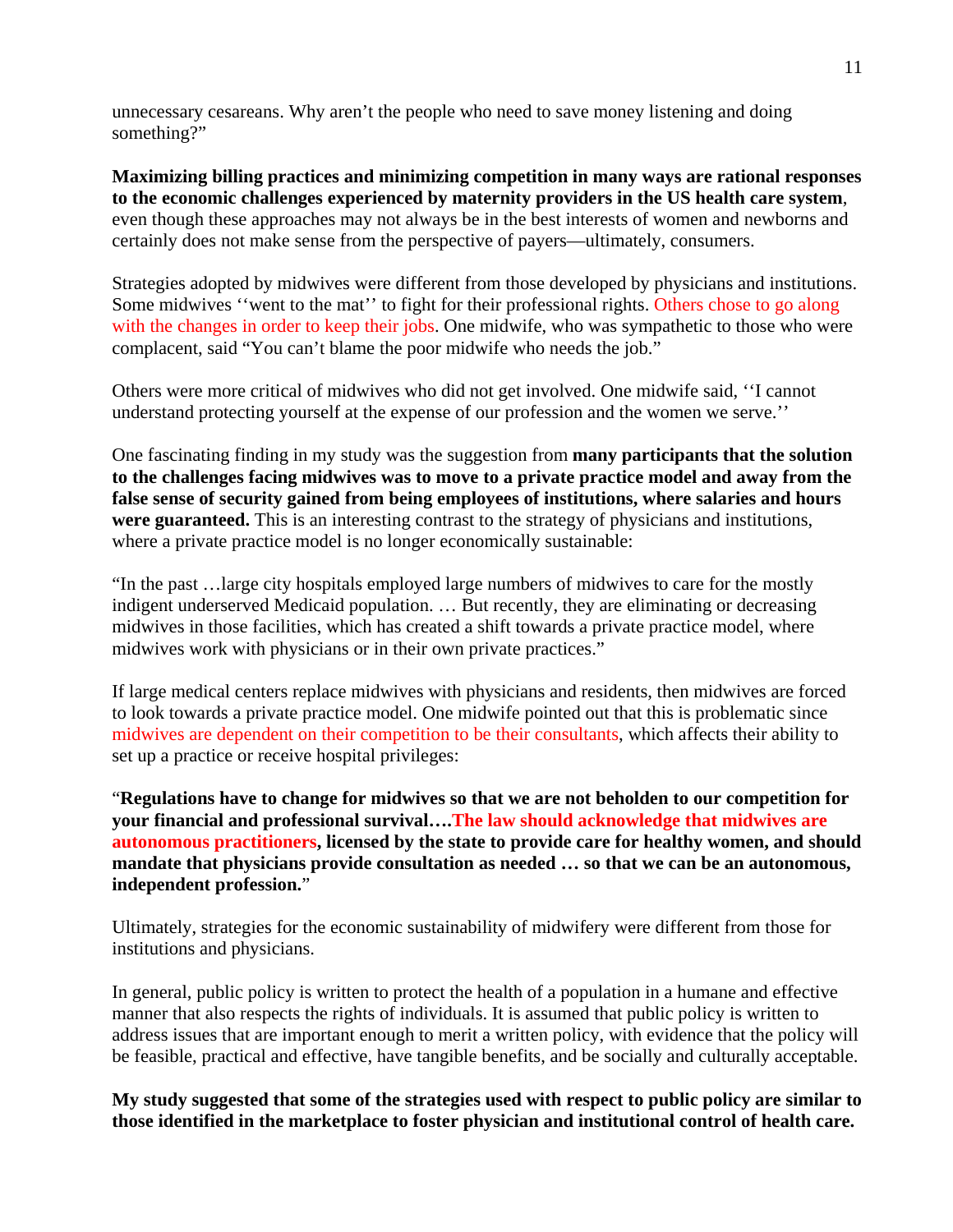For example, one policymaker addressed legislative efforts to obtain 100% Medicare reimbursement for midwives, which is currently at 65% of what physicians receive. According to this respondent, the committee that advises Congress on Medicare reimbursement issues advised accountability:

"In 2002 the Medicare Payment Advisory Committee (MedPAC), which advises Congress on all Medicare payment issues, did a report on advanced practice nursing. **They recommended an increase in the rate of pay for midwives** and also said 'We believe that Congress should look at the outcomes of practitioners when they try to determine what their rate of pay should be. 'It goes further and says '**We have looked at the outcomes and think that midwives have comparable outcomes to obstetricians**.'"

Ultimately, as of this writing, the American College of Obstetricians and Gynecologists (ACOG) opposed the changes despite MedPAC recommendations for accountability with respect to outcomes and reimbursement. When legislation is based on fiction as opposed to evidence, as in this case, it is irrational and contributes to the ways in which dominant groups maintain power and make it difficult for others to penetrate the market.

**Furthermore, it is irrational with respect to what is best for mothers and babies. Developed countries with government-sponsored health care systems have better maternal newborn outcomes and spend less money on health care.** In many of these countries, midwives, who are considered experts in normal pregnancy and birth, provide the majority of maternity care. Specialists assume care of women with complicated pregnancies or births who benefit from their expertise. The goal is to **minimize risks and maximize good outcomes for mothers and babies as opposed to maximizing provider income**. Thus midwifery-led maternity care makes sense.

**Public policy that is not evidence-based** suggests that we act "as if" there is good reason for the creation of legislation and regulations that protect the market share for physicians. Efforts to change these laws take years, money, and extensive lobbying efforts to undo. This is similar to the theory of fictions where the goal is to create reality with illusions (Vaihinger, 1935). **Public policies based on fictions are difficult to undo and in essence, are the same strategies seen earlier that were designed to maximize income and minimize competition for physicians and institutions**. **Funding for obstetrical resident programs is another fiction made into commonsense reality, acting ''as if'' there is evidence to support the allocation of federal funds for a five-to-one ratio of obstetricians to midwives.** The creation of public policy based on fictions and the philosophy of the ''as if'' play an important role in the marginalization of midwives in the US.

## **Conclusions**

This study illustrates some of the ways in which state and market forces shape the marginalization of midwives in the US. **Maternity care represents one- fifth of all health care expenditures**. If the US wants to successfully address problems related to quality of care, rising costs and limited access to care, then the marginalization of this work force is deeply troubling. Over 10 years ago, some experts estimated that nearly 20 billion dollars could be saved in health care costs by demedicalizing childbirth, developing midwifery and encouraging breastfeeding (Gabay & Wolfe, 1995; Oski, 1993). **It is time to hold the health care system accountable and move towards a midwifery-led model of maternity care.**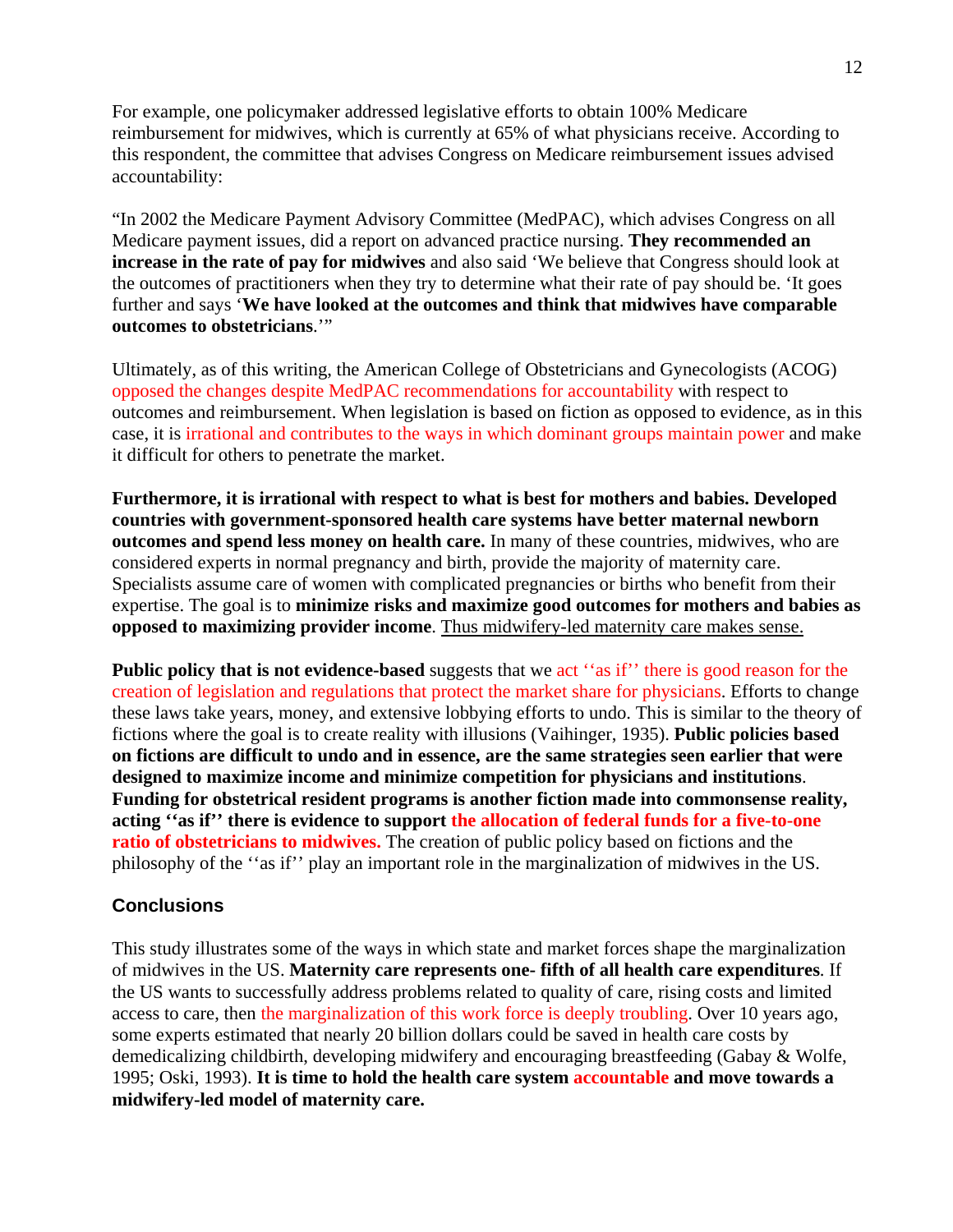In the cases studied, institutions successfully altered maternity care and diminished midwifery services without accountability for their actions. In fact, the elimination of midwives seemed to be a rational decision when framed in the context of patient safety and the rising costs of medical malpractice. But **the evidence says that mothers and babies have superior outcomes when midwives attend births and therein lies the paradox.** In the end, it appears that midwifery practice was defined and determined by the economic and territorial needs of the institutions and physicians involved instead of the best interests of mothers and babies, or of society as a whole.

**Creation of rational, risk-based discourse is an important tool for physicians and institutions to promote their sovereignty, as seen in both cases.** The physicians and administrators from the University were wise to **retreat to arguments embedded in the language of safety and risk to rationalize changes made to the midwifery service**. They were similarly wise to **control the terms of the discourse**. For example, hospital administrators and physicians from the obstetrical department refused to participate in my study or to publicize the statistical evidence that provoked their decisions. I relied on secondary sources for their side of the story.

In the meantime, the Medicaid fraud case disappeared; it was irrelevant—''this was not about money.'' **The gaze turned to women's bodies instead, the type of bodies that society wants— ''high-risk'' in this case**. To Foucault, the medical gaze is a metaphor for the discursive practices in medicine, the development of an institutionalized way of viewing and talking about disease and the body (Foucault, 1975). **If pregnant or birthing women are high risk, then physicians should be providing their care. It is also a way to rationalize the medicalization of birth.**

The dominant discourse that resulted was typical of an **institutionalized way of spreading knowledge about women's bodies and the way in which they needed to be cared—by obstetricians and medical management of birth**. Martin (2001, p. 57) writes that, "Our focus on technology … diverts our attention away from the social relationships of power and domination that are involved whenever humans use machines to produce goods in our society."

Attention is successfully misdirected from what is really best for mothers and babies in order to benefit the institution. Pregnant women enter into **a system that is perhaps more interested in the economic well-being of the institution than in the safety and well being of the patient**. The economic organization of medicine shapes discourse, which then drives clinical practice as suggested by Perkins (2003). **Evidence of this exists in obstetrics where a process that is reportedly normal 70–80% of the time ends up with multiple interventions, such as 40% of labors induced or augmented and a 29% cesarean section rate** (Martin et al., 2006; WHO, 1996).

Rising medical malpractice premiums provided those in power with the necessary discourse to shut down the Birth Center and **force midwives into a more submissive, less autonomous role. This allowed those in power to increase control over and regulate midwifery practice. The discourse was resoundingly similar in both cases. It was difficult to challenge or question the claims made.** The public knows that cost of malpractice insurance is a problem, and it is easy to see how one might propose that it is a bigger problem for a freestanding Birth Center. The medical gaze once again turned to **the kind of body society wants—bodies that are institutionalized during birth**. After all, institutionalized birth is economically beneficial for institutions and those who lead them.